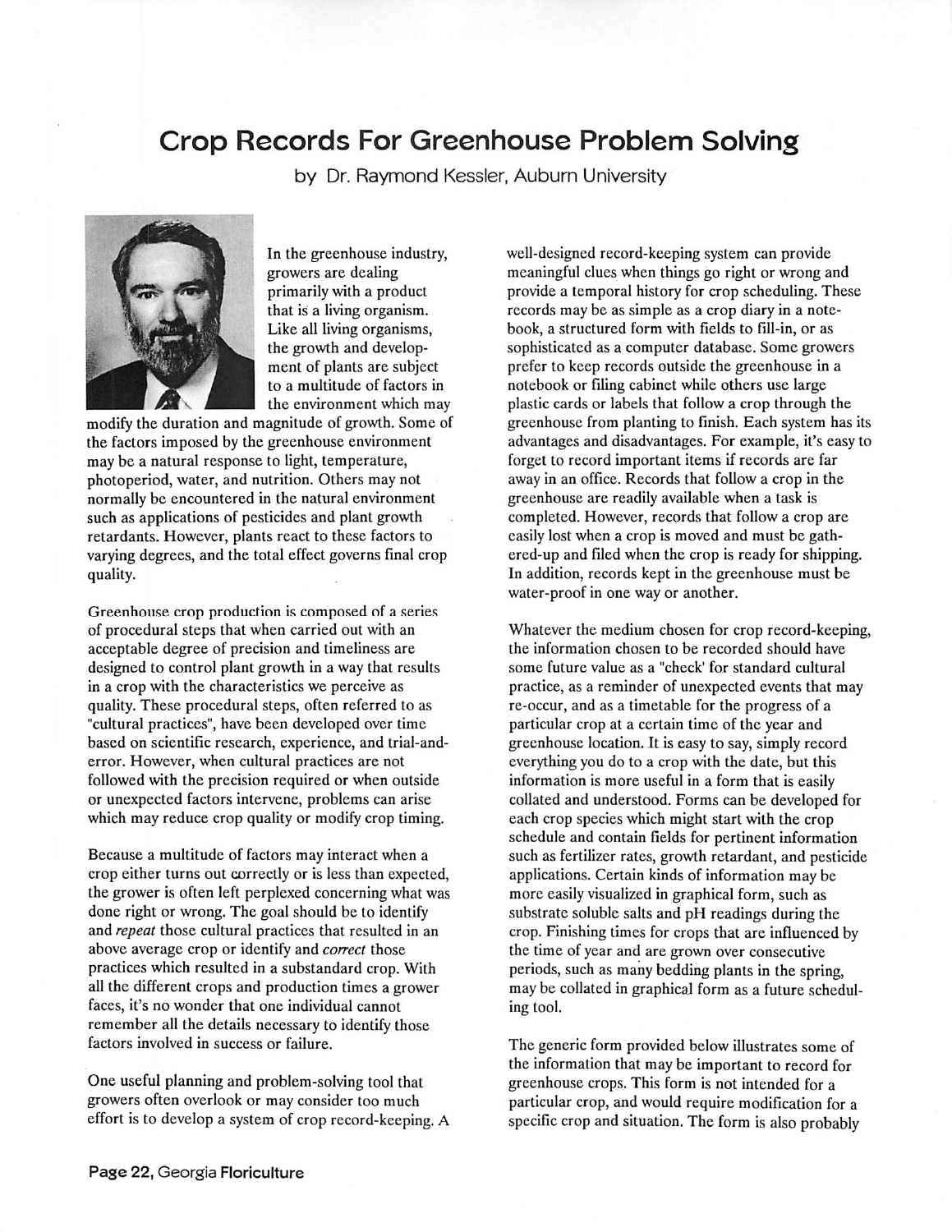not all-inclusive. However, four groups of information may be identified:

**Section 1:** Information in this section identifies the crop and location. The information on location would require extending if the crop is to be moved to different greenhouses during production. A crop identification number may be assigned if an inventory system is used.

Section 2: This section outlines the crop schedule and provides entries for actual completion of key produc tion steps. The number and types of steps would vary depending on the crop. Counts of "quantity sold" and "dumpage" are important to determine the profitability of the crop. Information from this section can be collated to provide actual production times.

Section 3: Information in this section could be highly variable, but is intended to provide a check for cultural procedures and as a diagnostic tool should something gowrong. Entries in thissection might include growing substrates, fertilizer regimes, photoperiod manipula tion, set-point temperatures, growth retardant, and pesticide applications. In addition, entries might be provided to record light and temperature conditions for growth retardant and pesticide applications.

**Section 4:**This is a general comment section to record important, and maybe unexpected events not covered bythe other sections.Some indication of final crop qualitymight be appropriate here.

In addition to a general form for specific crops, separate records for several "mixing" procedures can be useful as a problem diagnostic tool and as a check for standard practices. These might include records of fertilizer concentrate mixing, substrate mixing, and growth retardant and pesticide mixing and application. These are especially appropriate where an individual other than the grower in charge of the crop performs the tasks.

Records of plant height during the crop can be very helpful for those crops in which height is a major quality concern such as Poinsettias and Easter Lilies. The average of height measurements from a represen tative sample of plants each week can be graphed over time, and several years of data can be used to predict where crop height should be for the current crop. Growers practicing graphical tracking use this kind of data to adjust crop height using temperature and growth retardants.

Photographs are another kind of useful record espe cially for crops targeted for specific holidays such as

Poinsettias and Easter Lilies. These crops generally must reach certain stages of development with respect to the target sales date in order to finish on time. Weekly photographs of a representative plant from crops over several years can help the grower judge if a current crop is progressing on schedule or if corrective action should be taken. Some indication of relative size should be considered such as a ruler in each photo graph or standardizing the distance between plant and camera.

Reviewing the suggestions outline above, it would seem that crop record-keeping requires some time. However, the payoff is long-term improvement in growing precision and crop quality.